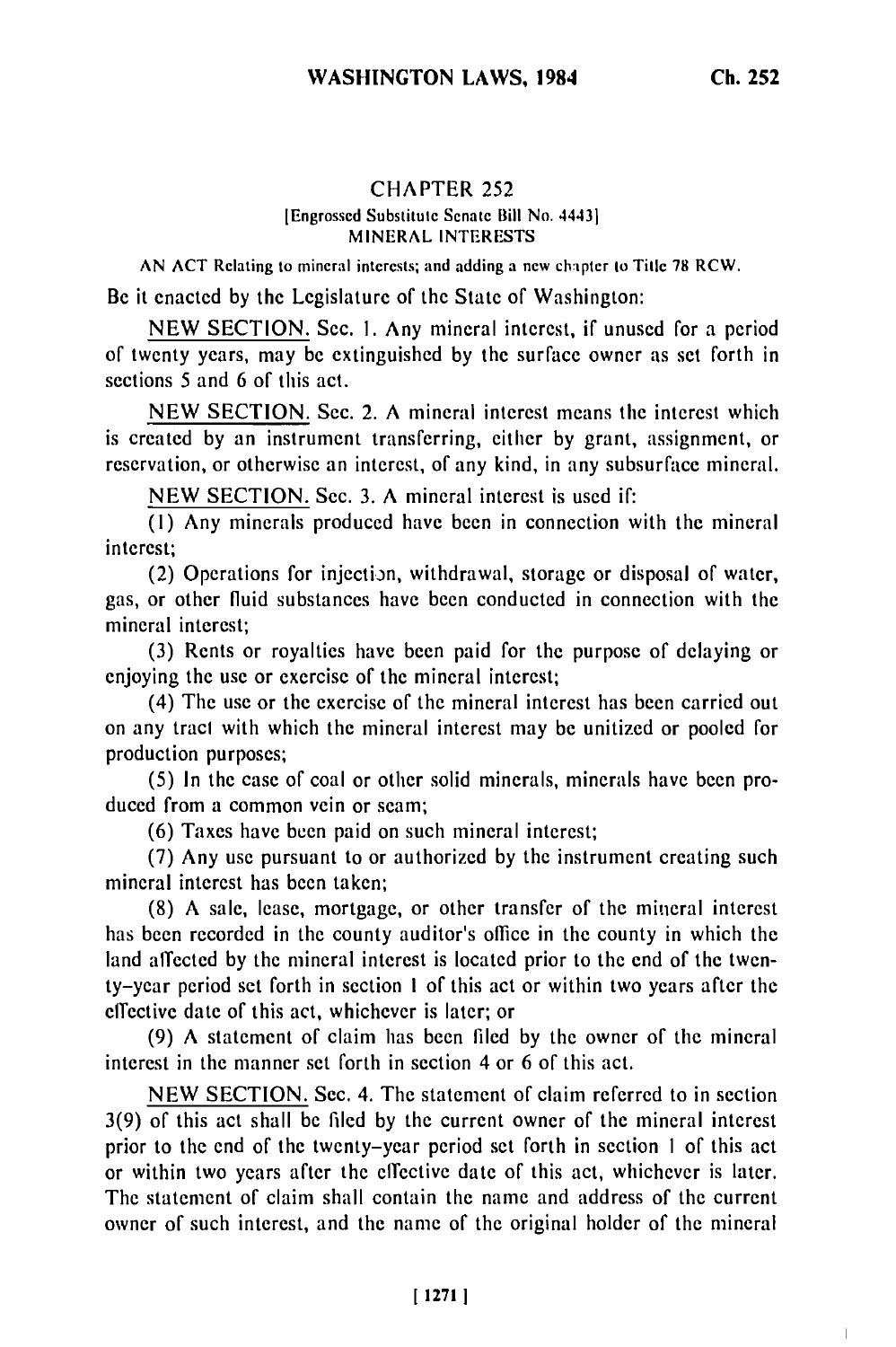interest substantially as that name is shown on the instrument that originally created the mineral interest and shall be accompanied by payment of the fees provided in RCW 36.18.010.

The statement of claim shall be filed in the county auditor's office in the county in which such land affected by the mineral interest is located.

NEW SECTION. Sec. 5. (1) After the later of the expiration of the twenty-year period set forth in section **I** of this act or two years after the effective date of this act, the surface owner may extinguish the mineral interest held by another person and acquire ownership of that interest by providing sixty days notice of intention to file a claim of abandonment and extinguishment of the mineral interest upon the current mineral interest owner. Notice shall be served by personal service or by mailing the notice by registered mail to the last known address of the current mineral interest owner. The county treasurer shall supply the name and address of the current mineral interest owner as they appear on the county property tax records to the surface owner without charge. If the current mineral interest owner is unknown to the county treasurer, and the current mineral interest owner cannot be determined after due diligence, the surface owner may serve the notice upon the current mineral interest owner by publishing the notice at least once each week for three consecutive weeks in a newspaper of general circulation published in the county in which the property interest is located, and if there is no newspaper of general circulation in the county, then in a newspaper of general circulation published in an adjoining county, and if there is no such newspaper in an adjoining county, then in a newspaper of general circulation published at the capital of the state.

(2) The notice of intention to file a claim of abandonment and extinguishment shall contain:

(a) The name and address, if known, of the holder of the mineral interest, as shown of record;

(b) A reference to the instrument originally creating the mineral interest, including where it is recorded;

(c) A description of the lands affected by the mineral interest;

(d) The name and address of the person giving notice;

(e) The date of the first publication of the notice if notice is by publication; and

(f) A statement that a claim of abandonment and extinguishment of the mineral interest will be filed upon the expiration of a period of sixty days after the date of the last publication or the date service was perfected by personal service or registered mail on the current mineral interest owner, unless the current mineral interest owner files a statement of claim of mineral interest in the form prescribed in section 4 of this act.

(3) A copy of the notice of intention to file a claim of abandonment and extinguishment and an affidavit of publication shall be submitted to the county auditor within fifteen days after the date of the last publication or